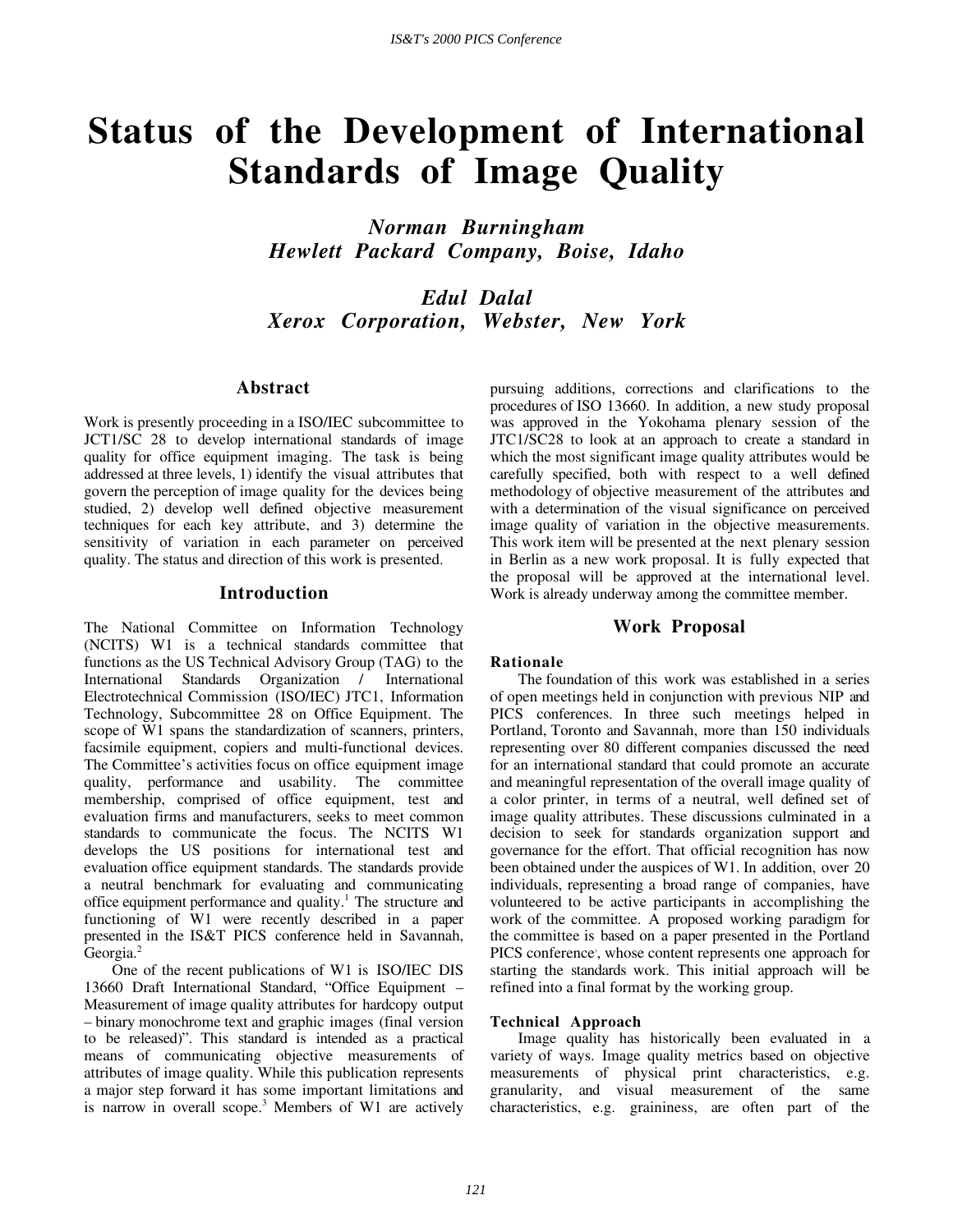evaluation process. An overall assessment of image quality from the basis of the customer preferences is frequently a part of benchmark comparisons. Each type of approach can be used appropriately depending upon the question being asked. Objective metrics are often related to visual characteristics through models describing the functioning of the human visual system, and visual characteristics of image quality may be related to overall customer quality performance by system models. Of the many possible starting points for image quality standards work, we have selected the paradigm of Dalal et  $a1<sup>4</sup>$  which is based on the concept of a high level set of image quality attributes that can provide a description of overall image quality.

## **Scope**

The objective of the proposed standards activity is the definition of a finite set of quantifiable image quality attributes, as well as the methodology for quantifying them. This set of attributes, when taken together, should have the capability of adequately describing the overall image quality of the system. However, combining the attributes into a single value representing overall image quality is a process frequently viewed as proprietary, and is out of the scope of this work. Setting target values or tolerances for these attributes is likewise excluded.

At this stage the proposal is limited to evaluating printers with "paper-like" hardcopy output. Consequently copiers, digital input devices such as scanners and cameras, and video displays are specifically excluded from the present work. Extensions to cover additional domains are possible in the future.

## **Requirements**

Agreement was reached in the three open meeting that any set of image quality attributes which is adopted should possess these properties:

- 1. They should form a minimal but sufficient set. They should be capable of describing all significant aspects of image quality, with as few attributes as possible.
- 2. They should form a goodness scale. Preference should increase monotonically with increasing attribute values. For example, absolute gloss level is not a good candidate for an attribute.
- 3. They should be appearance-based, rather than technology-based. Thus quantities such as engine dpi or color registration are not good candidates for attributes.

## **Proposed Image Quality Attributes**

As a starting point for this work, we propose a set of image quality attributes that meets these requirements. These attributes comprise the DAC (Document Appearance Characterization) system, which was developed at Xerox in response to a need within Xerox to perform overall image quality evaluations consistently and reproducibly. Since 1995 it has been practiced at both Japan and USA, leading to consistent evaluations of internal technology and competitive products.

The DAC system consists of a set of attributes and images to characterize the overall image quality of color digital printers. It is an appearance-based system and many of the attributes are visually evaluated against a set of reference samples. Although the DAC system is not yet fully developed, it is a useful working tool, and should provide a good staring point for development of industry standards. The DAC system has been discussed by Dalal et al<sup>4</sup>, and briefly reviewed below.

The DAC attributes are divided into two sets: (a) Basic Image Quality attributes and (b) Materials and Stability attributes, which are visually relevant attributes that can be evaluated from a single set of analytical images on a standard substrate. They are as follows:

- 1. Line Quality refers to the overall quality of lines in the images. It takes into account problems such as: jagged lines due to low printer resolution; fuzz or ragged lines due to ink bleed, toner splatter or poor registration; lines with inadequate density; and lines with poor width discriminability due to quantization.
- 2. Text Quality refers to the overall quality of text. This is influenced by all the factors relevant to Line Quality, together with issues such as reproduction of serifs and line placement accuracy.
- Adjacency takes into account any defects associated with edges between two colors (including white). This includes problems such as trail edge deletion, inter-color bleed, edge enhancement, etc.
- 4. Micro-uniformity deals with non-uniformity in areas that are intended to be smooth and uniform, being restricted to problems that are visible in small areas (defined as an aperture of 6mm diameter).
- 5. Macro-uniformity deals with non-uniformity visible in large areas that are intended to be smooth and uniform.
- 6. Effective Resolution is related to pictorial sharpness, and refers to the ability to distinguish fine detail, especially at low contrast. It is related to but distinct from print engine resolution and addressability.
- 7. Effective Tone Levels refers to the quality of areas of smooth tonal variation, including freedom from contouring.
- 8. Color Rendition deals with the color quality of the image, and is clearly influenced by issues such as color management.
- 9. Process Color Gamut is directly related to the range of colors printable or a process color system.
- 10. Gloss Uniformity refers to the uniformity of the glossy or specular component of the light reflected off the image. It includes gloss variations within a nominally uniform area (micro-gloss) as well as gloss differences between base paper and image areas of various density levels.

Working members of the committee are presently involved in identifying areas in which they will focus their efforts. The first step is to select an individual objective metric of importance, one that can be carefully defined and